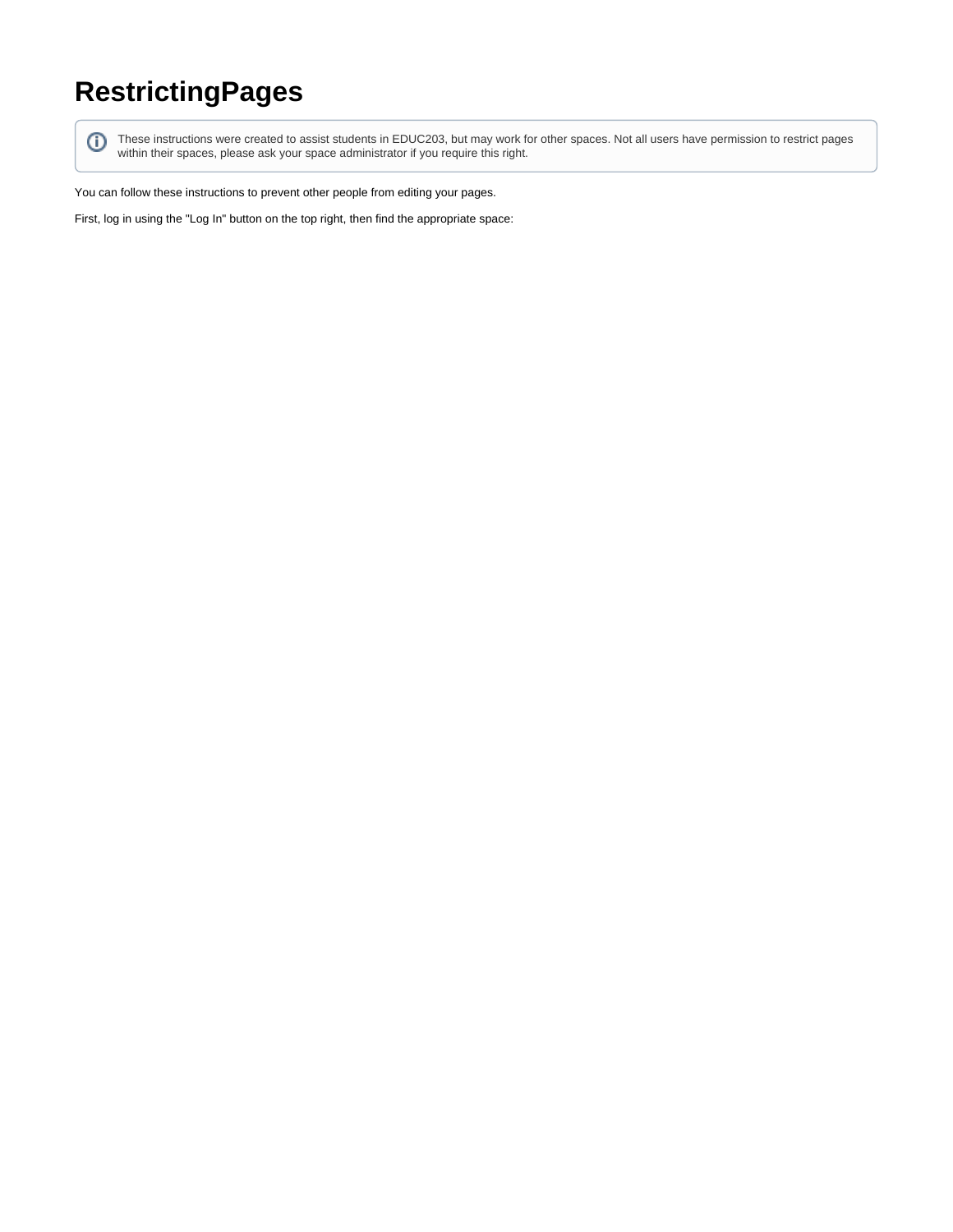## **Dashboard**

## Welcome to Wiki at UC

Confluence has just been upgraded to v4, you may find it useful to watch some of the new Editor videos: http://www.atlassian.com/software/confluence/whats-new/? tab=confluence-40

If you would like to create a new space, read Requesting a Wiki Space.

Spaces Pages Network

## **Global Spaces**

| $\overline{ac}$         | <b>Adobe Connect Information</b>                           | ☆ |  |  |  |
|-------------------------|------------------------------------------------------------|---|--|--|--|
| <b>LCW</b>              | <b>BlueFern User Documentation</b>                         | ☆ |  |  |  |
| <b>LCM</b>              | <b>College of Engineering Software</b>                     | ☆ |  |  |  |
| $\overline{ac}$         | <b>Default Test Space</b>                                  | ☆ |  |  |  |
| <b>LCV</b>              | Educ201 Current Issues in Learning                         | ☆ |  |  |  |
| <b>LCW</b>              | EDUC203 Cultures, contexts and education learning<br>space | ╈ |  |  |  |
| $\overline{ac}$         | Geographic Information Systems Group                       | ☆ |  |  |  |
| $\overline{ac}$         | <b>Geography Department</b>                                | ☆ |  |  |  |
| <b>LCM</b>              | <b>Golden Key</b>                                          | ☆ |  |  |  |
| $\overline{CC}$         | <b>ICTS IdMS Project</b>                                   | ☆ |  |  |  |
| $\overline{ac}$         | <b>ICTS Linux Infrastructure</b>                           | ☆ |  |  |  |
| $\overline{\mathbf{w}}$ | Library Wiki                                               | ☆ |  |  |  |
| <b>UCM</b>              | <b>LR Mac Support</b>                                      | ☆ |  |  |  |
| $\overline{ac}$         | <b>Medical Physics Research</b>                            | ☆ |  |  |  |
| $\overline{ac}$         | Medipix All Resolution System-CT Scanner Project           | ☆ |  |  |  |
| $\overline{ac}$         | <b>New Zealand South Asia Centre</b>                       | ☆ |  |  |  |
| <b>LCV</b>              | PhD Supervision by Dr Vanessa Andreotti                    | ☆ |  |  |  |
| $\overline{ac}$         | Research & Teaching Support                                | ☆ |  |  |  |
| <b>LCW</b>              | School of Sciences and Physical Education                  | ☆ |  |  |  |
| Aran                    | <b>TE21: TLRI Project Group</b>                            | ☆ |  |  |  |
|                         | Showing 20 of 31 (View All)                                |   |  |  |  |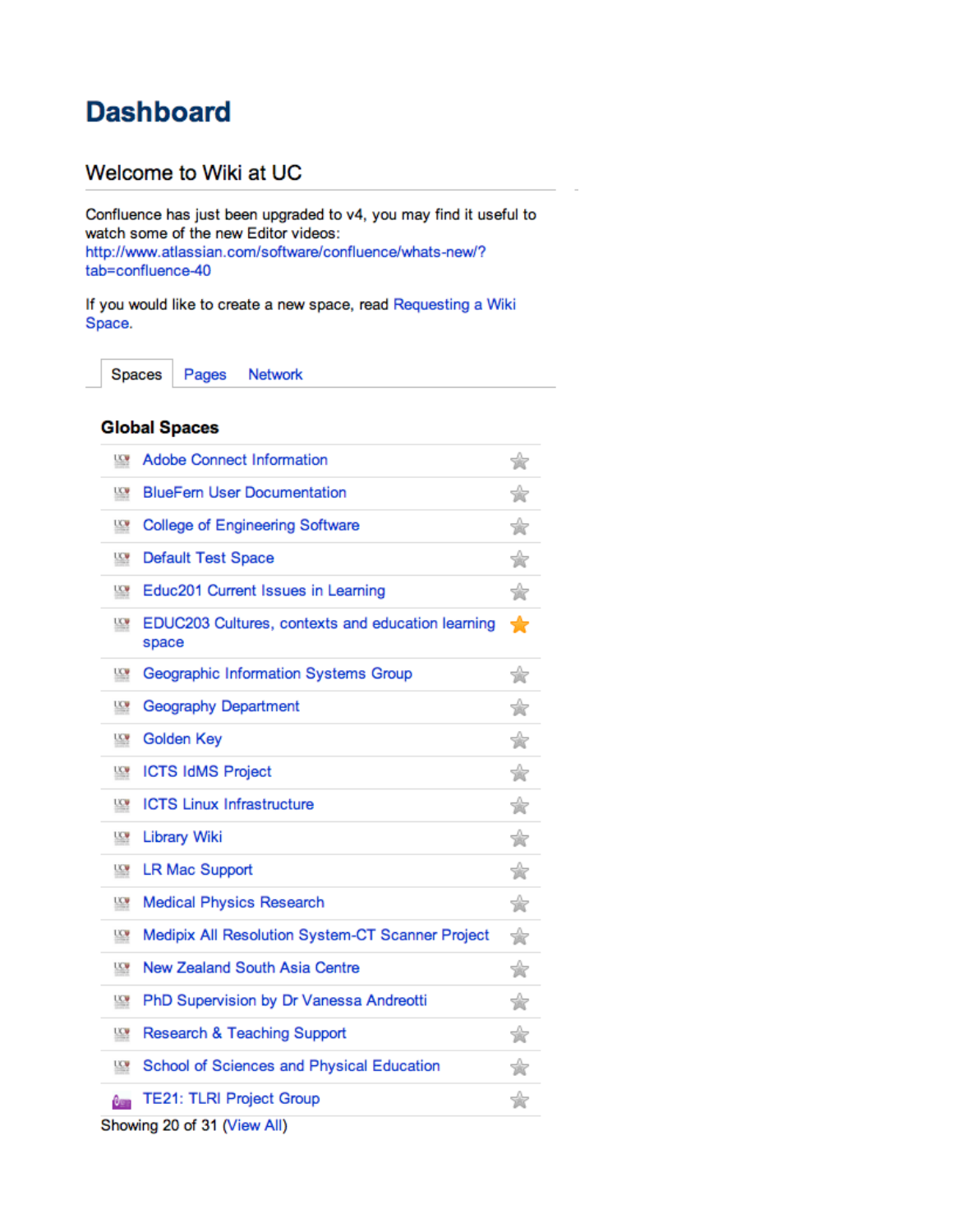This will take you to the home page of the space you have selected.

Next, click the Add > Page button:

| <b>∠⊎</b> Home<br><b>CANTERBURY</b><br>To Whave Wilmarga o Miniteds                                                                                                                                                       |              | $\mathbb{Z}$ Edit     | $\boxtimes$ Share | $\div$ Add $\sim$<br>tö:<br>Tools $\sim$<br>Page |
|---------------------------------------------------------------------------------------------------------------------------------------------------------------------------------------------------------------------------|--------------|-----------------------|-------------------|--------------------------------------------------|
| Added by Chris Rodd, last edited by Chris Rodd on Feb 08, 2012                                                                                                                                                            |              |                       |                   |                                                  |
| This is the home of the EDUC203 Cultures, contexts and education learning space space.                                                                                                                                    |              |                       | Comment           |                                                  |
| 0<br>Attachment<br>To help you on your way, we've inserted some of our favourite macros on this home page. As you start creating pages, adding news items and commenting you'll see the macros<br>activity in your space. |              |                       |                   |                                                  |
| <b>Recently Updated</b>                                                                                                                                                                                                   |              | <b>Navigate space</b> |                   |                                                  |
| Home created by Chris Rodd                                                                                                                                                                                                | Feb 08, 2012 |                       | Search            |                                                  |
| (5) EDUC203 Cultures, contexts and education learning space created by Chris Rodd                                                                                                                                         | Feb 08, 2012 |                       |                   |                                                  |
| Labels: None $\mathscr{D}$                                                                                                                                                                                                |              |                       |                   |                                                  |

Add Comment

You are now editing a new page. You can add content, then click the "Unrestricted" button to add restrictions to the page:

| Your group name                                                                                                                                                                                                                                                                   |                                                          |                                     |                  |
|-----------------------------------------------------------------------------------------------------------------------------------------------------------------------------------------------------------------------------------------------------------------------------------|----------------------------------------------------------|-------------------------------------|------------------|
| 挂 挂<br>$\pm$<br>Paragraph<br>в<br>$^a$ A $\tau$<br>任<br>I<br>U                                                                                                                                                                                                                    | m.<br><b>&amp; Link</b><br>$\Box$ Table $\sim$<br>亖<br>Ξ | ╬Insert –<br>ٰ<br>$\Leftrightarrow$ | $\boldsymbol{?}$ |
| Enter your text here, it can be edited later                                                                                                                                                                                                                                      |                                                          |                                     |                  |
|                                                                                                                                                                                                                                                                                   |                                                          |                                     |                  |
|                                                                                                                                                                                                                                                                                   |                                                          |                                     |                  |
| <b>f</b> Unrestricted<br><b>SAttachments</b><br>Labels<br><b>E</b> Location                                                                                                                                                                                                       |                                                          | Preview ><br><b>Save</b>            | Cancel           |
| <b>Edit Page Restrictions</b><br>ner nestrictions<br>her payes/steate/page.action?spaceKey=EDUC203&fromPageId=23496718#<br>https://wiki.canterbury.as                                                                                                                             |                                                          |                                     |                  |
| This will bring up the page restrictions dialog.                                                                                                                                                                                                                                  |                                                          |                                     |                  |
| Be careful! Make sure you pick the "Restrict editing of this page" rather than viewing, or other students will not be able to comment on your<br>Œ                                                                                                                                |                                                          |                                     |                  |
| page, and markers will not be able to view it to mark your work!                                                                                                                                                                                                                  |                                                          |                                     |                  |
| Select "Restrict editing of this page", then you can start typing in the students name or usercode in the box. Start with your own, then add any others in<br>your group. As you type, the autocomplete bubble will appear below - click the user you want then click "Restrict". |                                                          |                                     |                  |
| Users will not appear in this drop-down until they have logged in to the wiki for the first time. If you can find yourself, but cannot find other users<br>⊕<br>in your group, please ask them to log in.                                                                         |                                                          |                                     |                  |
|                                                                                                                                                                                                                                                                                   |                                                          |                                     |                  |
| <b>Page Restrictions</b>                                                                                                                                                                                                                                                          |                                                          |                                     | Help             |
| Restrict viewing of this page<br>Restrict editing of this page<br>$\left( \bullet \right)$                                                                                                                                                                                        |                                                          |                                     |                  |
| Person<br><b>A</b> Group<br><b>EX</b> Me<br>To:                                                                                                                                                                                                                                   | Dan Hawke                                                | <b>Restrict</b>                     |                  |
|                                                                                                                                                                                                                                                                                   | Daniel Hawke (dhaw022@au                                 |                                     |                  |
| No view restrictions are defined for this page<br>$\circ$<br>No edit restrictions are defined for this page                                                                                                                                                                       | Dan Hawke (djh189@canter                                 |                                     |                  |
|                                                                                                                                                                                                                                                                                   | Dan Hawke (djh189@canter                                 |                                     |                  |